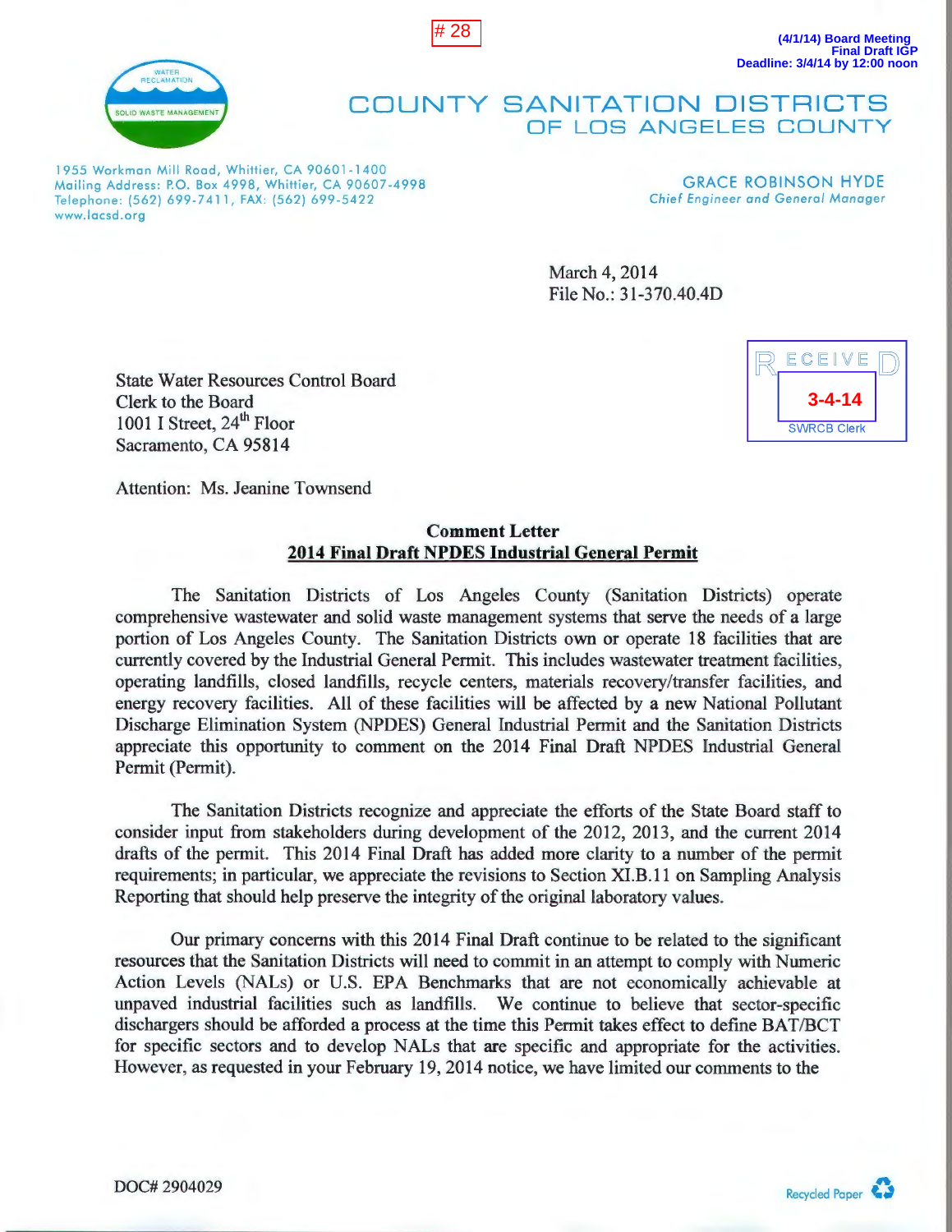revisions since the July 2013 version of the permit. We request that the State Board consider these comments and suggested revisions before adopting the Final Permit.

## *Comments and Suggested Revisions*

**Item 1:** We recommend modifying Section XII.C.3. for "NAL Exceedances Prior to Implementation of Level **1** Status BMPs" to clarify the intent of the State Board. 28.1

> Section XII.C.3 of the 2014 Final Draft states that *"Prior to the implementation of an additional BMP identified in the Level 1 ERA Evaluation or October 1, whichever comes first, sampling results for any parameter(s) being addressed by that additional BMP will not be included in the calculations of annual average or instantaneous NAL exceedances in SMARTS.*" We believe the intent of this Section is to prevent responsible dischargers from being placed into Level 2 based on sampling results collected before new BMPs are implemented (subject to a maximum delay of one year from the Level **1** ERA Report due date). If that is the intent of this Section, we recommend that the Final Permit include the following clarifications to Section XII.C.3:

> *"Prior to the implementation of an additional BMP identified in the Level 1 ERA Evaluation or by October 1 of the year after the ERA Evaluation due date, whichever comes first, sampling results for any parameter(s)* being *that would be addressed by that additional BMP will not be included in the calculations of annual average or instantaneous NAL exceedances in SMARTS."*

**Item 2:** For a sampling result that falls between the method detection limit (MDL) and the reporting limit (ML/RL) or MDL Sample Result <ML/RL, the estimated chemical concentrations with the appropriate data qualifiers should be reported.

Section XI.B.11.c of the 2014 Final Draft Permit requires responsible dischargers to *''provide the analytical result from samples taken that is reported by the laboratory as below the minimum level (often referred to as the reporting limit) but above the method detection limit."* While this reporting requirement maintains the integrity of the laboratory value, it does not provide a clear description of the value which is an "estimated chemical concentration that is detected but not quantified (DNQ)".

We recommend that the Final Permit include the following revisions to Section XI.B.11.c:

*The Discharger shall provide the estimated chemical concentrations with the appropriate data qualifiers (i.e. , DNQ value of 5.0mg/L as E5.0 mg/L in SMARTS) for analytical result from samples taken that is reported by the laboratory as below the minimum level (often referred to as the reporting limit) but above the method detection limit.*